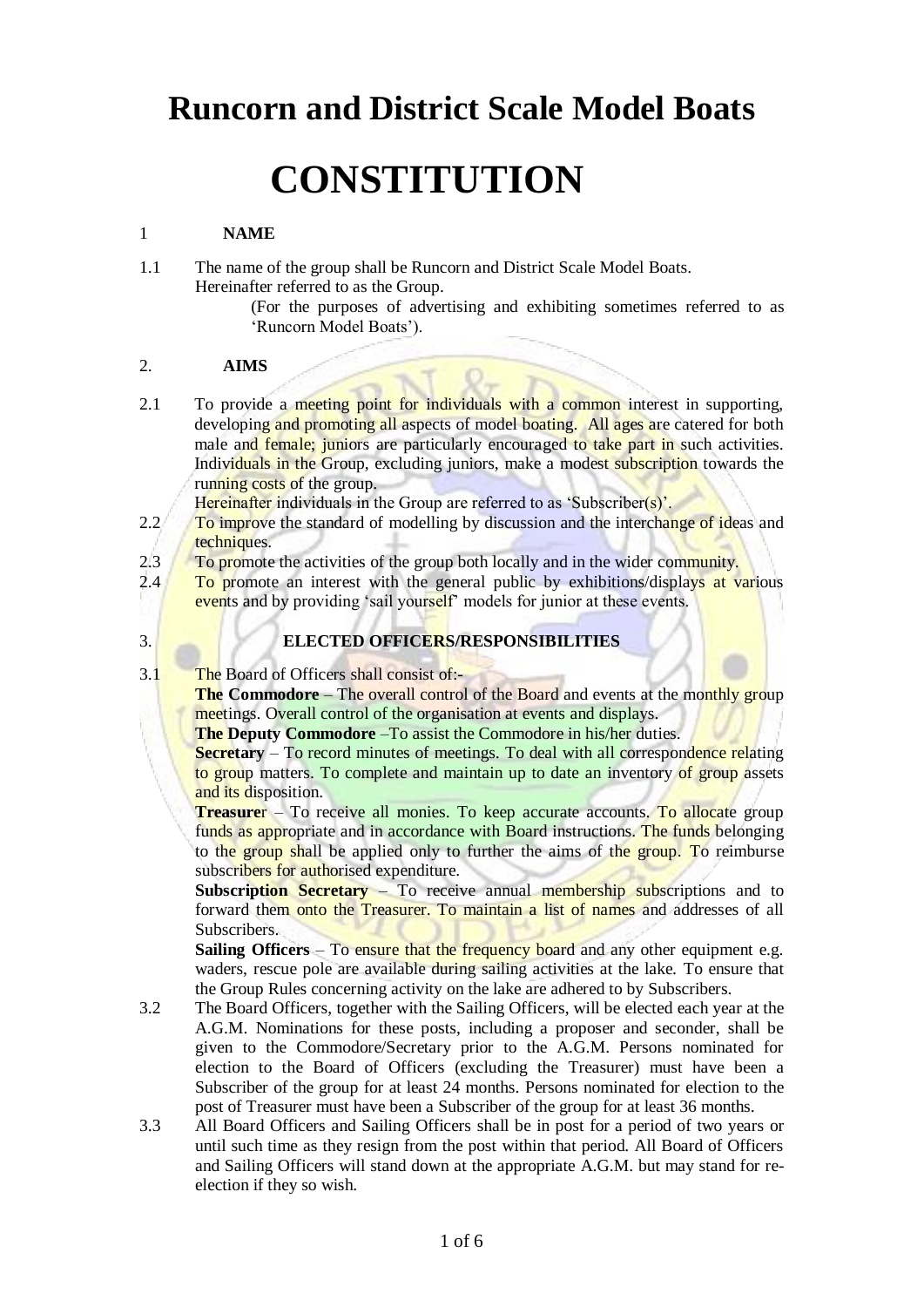3.4 The Board Officers may co-opt, for a limited time, not exceeding four months, up to three non-executive Subscribers onto the Board to provide advice on a specific task or tasks.

# 4 **ANNUAL GENERAL MEETING**

- 4.1 An A.G.M. will be held at the January meeting each year.
- 4.2 All Board Officers will be elected at the appropriate A.G.M.
- 4.3 If more than one individual has been nominated as a Board Officer then there shall be a vote by all subscribers present to determine the successful candidate.
- 4.4 An annual report will be presented detailing the activities and undertakings for the previous year.
- 4.5 The accounts for the group shall be presented by the Treasurer indicating the financial position of the group.
- 4.6 The Constitution can only be amended at the A.G.M. or an E.G.M.
- 4.7 Annual subscriptions will be decided at the A.G.M.
- 4.8 The A.G.M. will have a formal agenda.
- 4.9 Minutes of the meeting will be taken.
- 4.10 Voting will normally be by a show of hands. However a secret ballot must be taken should any Subscriber request that this be done. Proxy and postal votes will not be allowed.
- 4.11 All proposals must be seconded and voted upon. A majority vote is required to carry any proposal.
- 4.12 Amendments to proposals must be voted upon first.
- 4.13 In the event of a drawn vote the Commodore will have a casting vote.
- 4.14 The Board of Officers, through the Commodore, has the power to request a person to leave any meeting in the event of that person disrupting the meeting.

# 5 **EXTRAORDINARY GENERAL MEETING**

- 5.1 The Secretary will convene an Extraordinary General Meeting (E.G.M.) of the Group by a resolution of the Elected Officers and/or on receipt of a request in writing signed by not less than ten fully paid-up Subscribers to the Group.
- 5.2 7 days' notice of the E.G.M. will be given to all Subscribers stating the business to be discussed.
- 5.3 When a request for an E.G.M. is made in accordance with the above rules and it is not called within 7 days, the persons requiring the E.G.M. may themselves convene an E.G.M. of the group by giving 7 days' notice in writing to all subscribers. The written notice will set out the purpose for which the meeting was called.
- 5.4 Any resolutions passed at an E.G.M. will have the same force and effect as if they were passed at a meeting convened by the Elected Officers.

# 6 **SUBSCRIPTIONS**

- 6.1 Subscriptions are due by 6 weeks after the A.G.M. Any individual who has not paid the subscription by this date will be deemed to be no longer a subscriber and will not be covered by the Group Insurance.
- 6.2 The Board of Officers has the right to refuse any applicant the right to become a Group Subscriber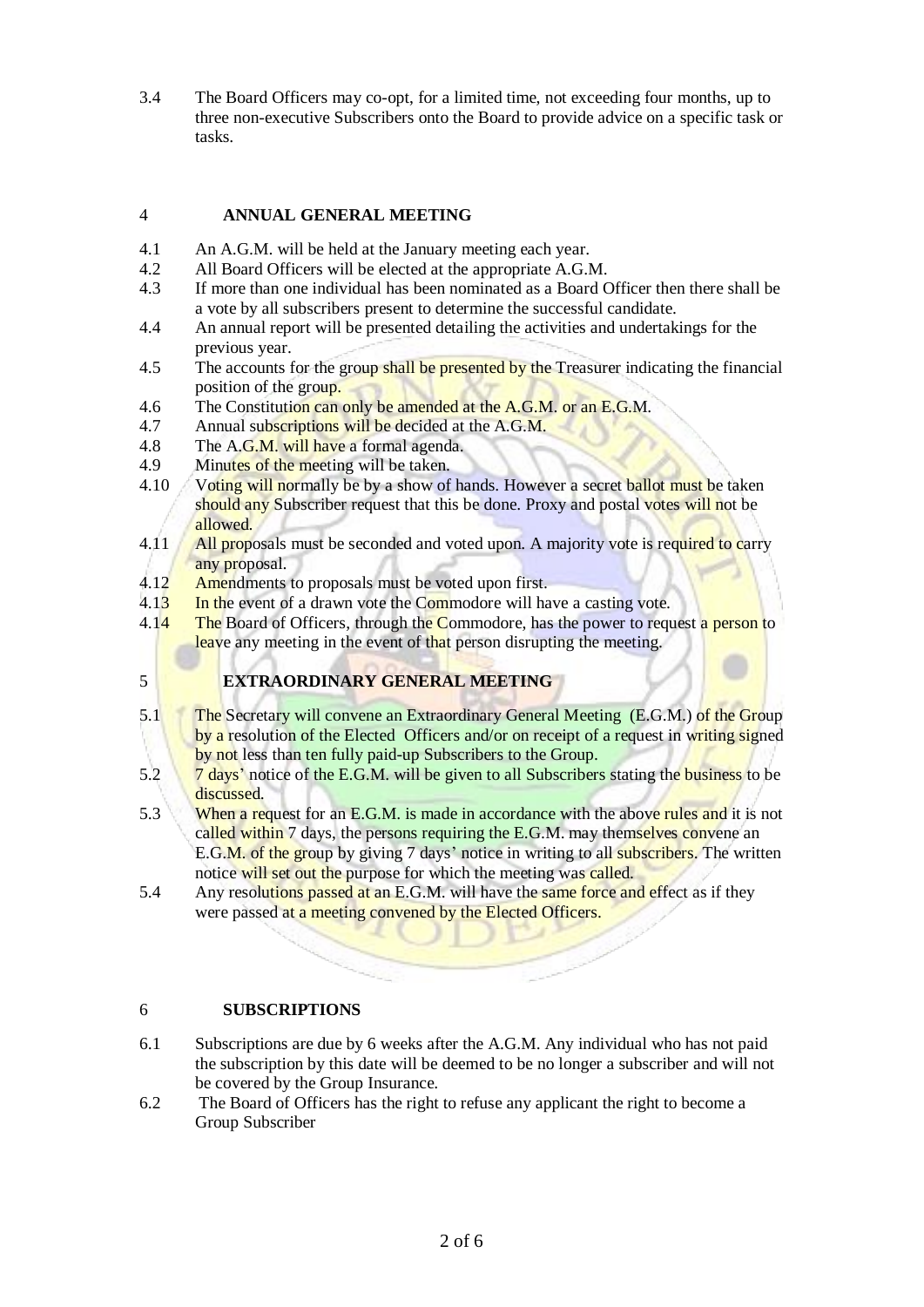- 6.3 A new subscriber to the group, making a subscription for the first time, shall pay the full applicable subscription fee.
- 6.4 For the purposes of this clause, a new subscriber is defined as an individual who has not subscribed to the group in the previous season.
- 6.5 Application forms to become a subscriber to the group are available from the Secretary or the Subscriptions Secretary.

#### 7 **MONTHLY MEETINGS**

- 7.1 Monthly meetings will take place on the second Thursday of each month.
- 7.2 Meetings will start at 7-30 pm.
- 7.3 Minutes of the meeting will be taken.
- 7.4 Any proposals tabled at the meeting must be seconded and, after discussion, voted upon. A majority vote is required to carry any proposal.
- 7.5 Amendments to proposals must be voted upon first.
- 7.6 Voting will normally be by a show of hands.
- 7.7 In the event of a drawn vote the Commodore will have a casting vote.
- 7.8 When the Commodore calls the meeting to order all private conversations will cease and any further comments will be made through the chair.
- 7.9 In the situation where more than one person wishes to be heard the Commodore will decide the order in which they will speak. Quiet and polite modes of address will be used at all times.
- 8 **DISCIPLINARY ACTIONS**

Any Subscriber to the Group deemed to have brought the Group into disrepute will be requested in writing to attend the next monthly meeting and to explain his/her actions. If there is no prior response to the written request to attend the next meeting and the Subscriber does not attend as requested, those Subscribers present will vote on whether such behaviour has brought the Group into disrepute.

If it is confirmed that the Subscriber's actions have brought the Group into disrepute, the Board of Officers may impose any of the following sanctions:-

Suspension from all activities for a period not exceeding 60 days Removal from the roll of subscribers. Verbal warning regarding the misdemeanour.

Any sanction imposed by the Board of Officers will be notified in writing to the Subscriber concerned.

If the Subscriber fails to respond to the written request to attend the next meeting and offers no response to the request he/she will deemed to have left the Group and be advised accordingly in writing.

## 9 **DISSOLUTION**

- 9.1 The Group may be dissolved by a resolution passed by a simple two thirds majority of those present and voting at an E.G.M.
- 9.2 The quorum for such a meeting will be a minimum of two-thirds of all paid subscribers at the time that the E.G.M. is called.
- 9.3 If confirmed the Board of Officers shall distribute any assets remaining after the payment of all bills to other charitable group(s) or organisation(s) having aims similar to the group or some other charitable organisation(s) as the Group may decide.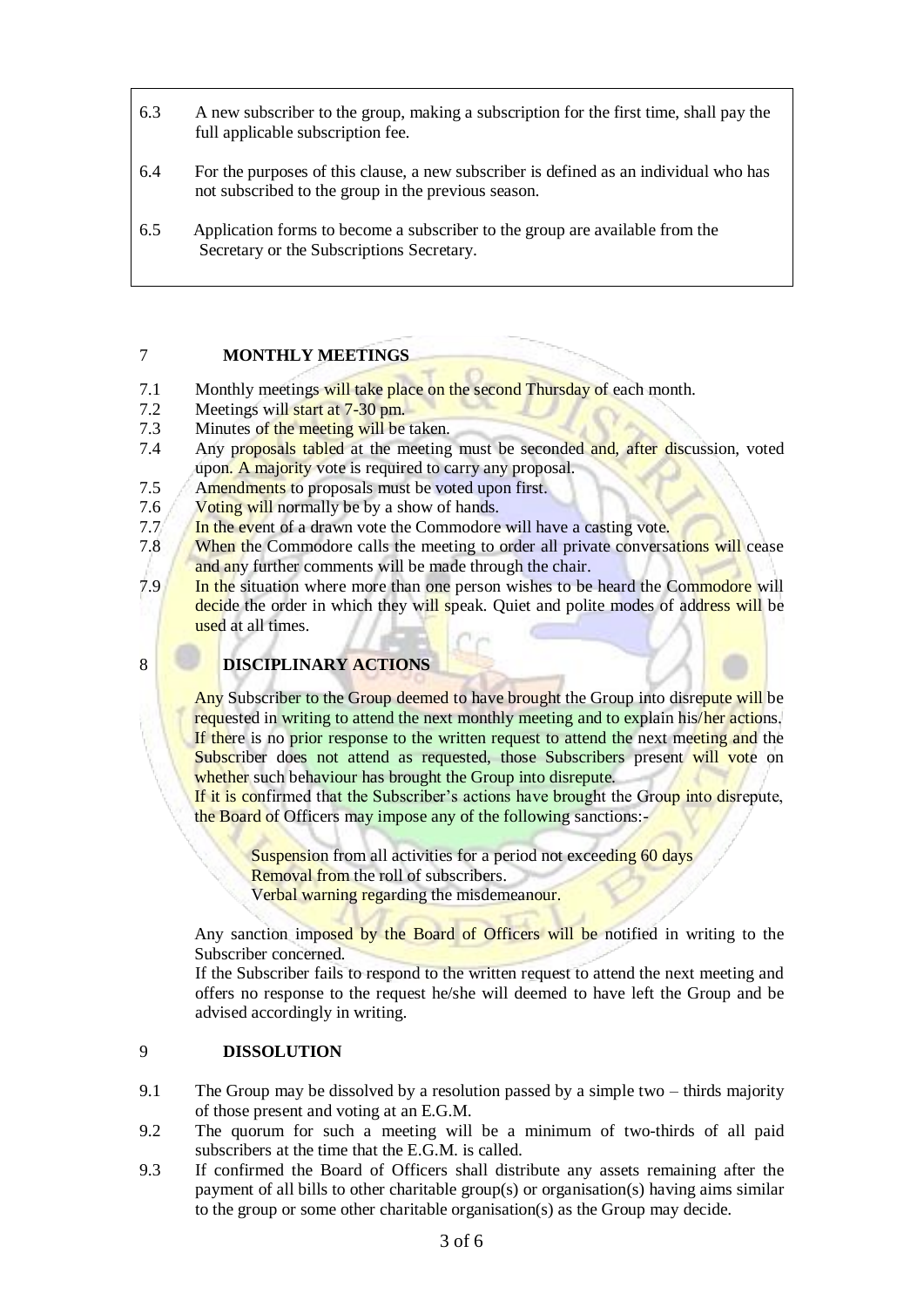- 9.4 In the event of a number of equally acceptable organisations being nominated for the distribution of assets, then the Board of Officers will have any final decision.
- Signed……………………………………………..Commodore…………………………..Date

Signed……………………………………………..Secretary….…………………………..Date

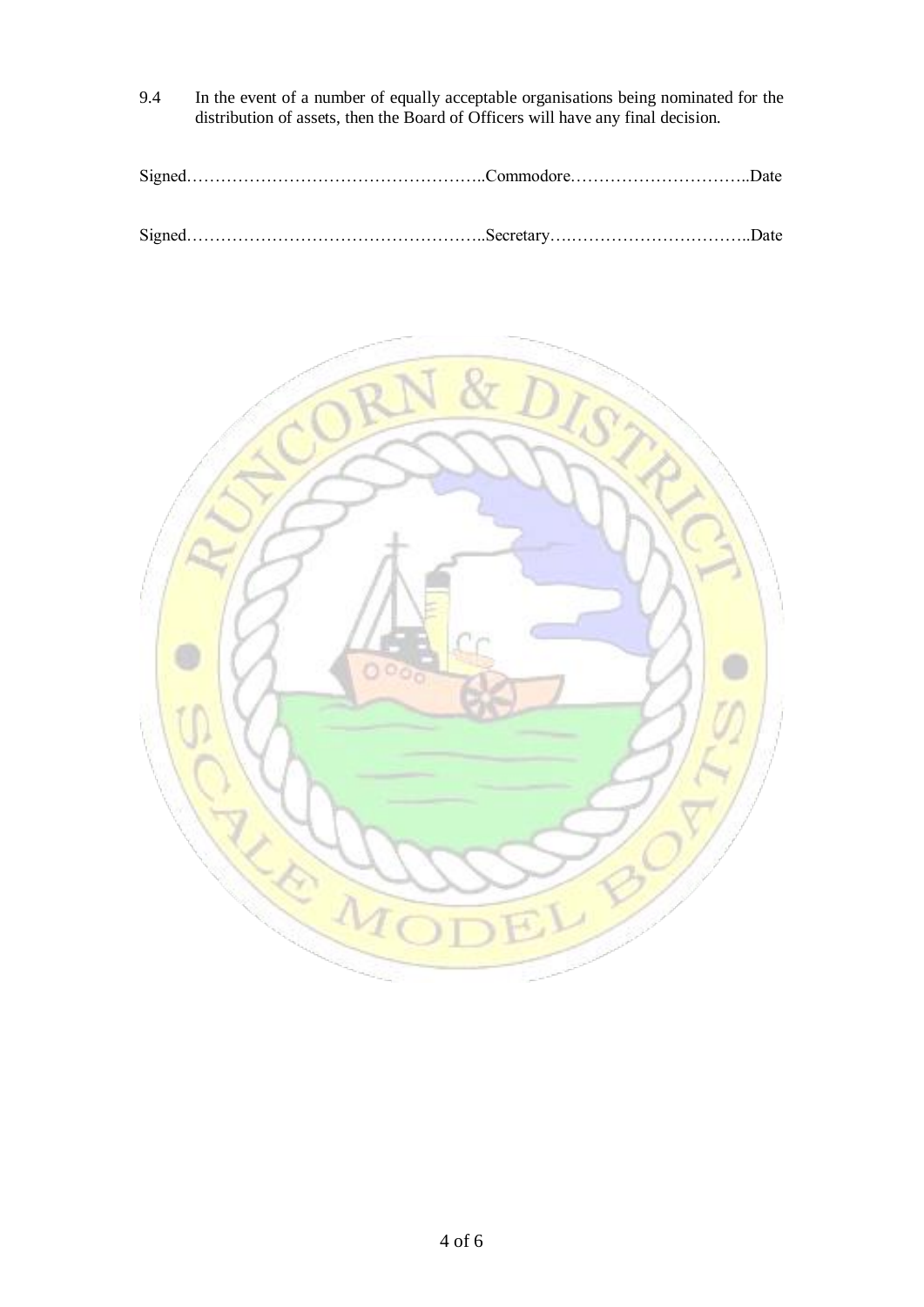#### APPENDIX A

craft.

#### GROUP RULES

- 1 During normal sailing days and special events, the elected Sailing Officers will be responsible for the overall discipline of the Subscribers to Runcorn and District Scale Model Boats.
- 2 When sailing subscribers shall use only 27 MHz, 40 MHz, 2.4GHz and UHF radio transmitters.

All radio transmitters with an aerial over 15 cm (6 inches) in length, when fully extended, must be fitted with a protective end cover.

Anyone using either 27 MHz or 40 MH transmitters will always have the appropriate frequency peg attached to their transmitters. It is the duty of the Sailing Officers to ensure the Frequency Board is readily available during sailing days. Only one Frequency Peg can be used by any individual at any time. If more than one individual wishes to use the same Frequency Peg then sailing periods of 30 minutes duration should be allocated to the individuals.

3 All sailing activities shall be undertaken with due regard and respect of other group subscribers using the lake and the general public.

Foul language at the lakeside or any Group event will not be allowed or tolerated.

Respect for wildlife and the lakeside environment is paramount and is to be observed at all times, at our lake or when visiting any other site. DO NOT chase any wildfowl with your models.

Large and fast models that create a large wash must slow down when near smaller

4 The property of the local authority is to be treated with respect at all times, this including the wildlife and environment in the vicinity of the lake.

For health and safety considerations it is expected that every Subscriber operates is a safe and proper manner so as not to endanger compromise or injure any other Group Subscriber, the general public, wildlife or property. When launching models please ensure you have the relevant slings or launching devices in order not to compromise any health or safety. If help is required please ask for it. In regards to oils or greases used in a model it is recommended that only mineral based oils or grease be used in the models, so as not to permanently damage the environment that we operate in. If LIPO batteries are being charged on site they must be placed in an appropriate safety bag.

- 5 At the lake the instructions of Sailing Officers are to be complied with at all times. Should the advice of any Sailing Officer or Elected Officers result in a dispute that cannot be settled by the individuals concerned then the matter should be brought to the attention in the first place to the Commodore or, in their absence, any elected Officer.
- 6 At exhibitions/displays the instructions of the Commodore, or any person nominated by the Commodore to act as co-ordinator with the exhibition organisers, are to be complied with at all times.
- 7 Runcorn and District Scale Model Boats holds a Public Liability Insurance Policy covering all paid up subscribers. Cover is for accidents that may arise or occur anywhere within Great Britain and is limited to a payment no greater than £2,000,000. A copy of the current insurance policy is available upon request.
- 8 Internal combustion engine powered models boats are not allowed on the lake.